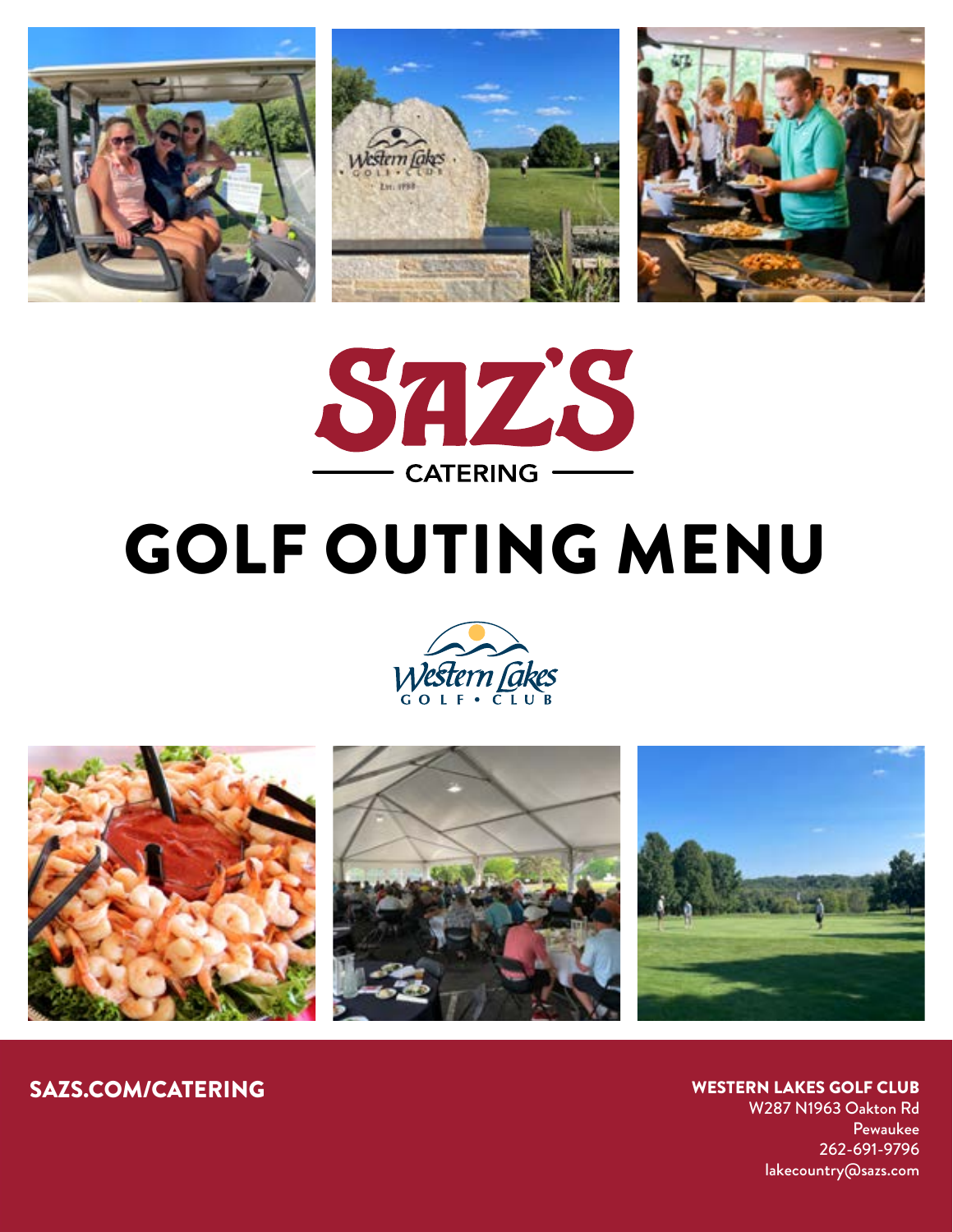## BREAKFAST

## CASUAL BREAKFAST OPTIONS

#### Mini Continental Breakfast Buffet | 8

Assorted mini muffins, donut holes, whole fruit to include bananas, oranges and apples

#### Continental Breakfast Buffet | 10.50

Cinnamon rolls, sticky buns, mini croissants, donuts, assorted muffins and Danish pastries, and sliced seasonal fruit

#### Traditional Breakfast Buffet | 15.50

Scrambled eggs, biscuits with sausage gravy, sausage links, bacon, potatoes Lyonnaise, sliced seasonal fruit display

## A LA CARTE BREAKFAST OPTIONS

#### Wisconsin Breakfast Sandwich | 50 per dozen

Shaved apple wood ham, scrambled eggs, aged Wisconsin cheddar on a freshly baked, all-butter croissant

#### Egg and Cheese Croissant | 40 per dozen

Scrambled eggs with aged Wisconsin cheddar on a freshly baked, all-butter croissant

#### Breakfast Burrito | 72 per dozen

Scrambled eggs, chorizo sausage, pepper jack cheese, cotija cheese, diced tomatoes, bell peppers and chipotle salsa wrapped in a flour tortilla

#### Assorted Bagels | 19 per dozen

With plain and raspberry cream cheese

Assorted Donuts | 18 per dozen

Regular/Decaf Coffee and Cranberry/Orange Juice | 3 per guest

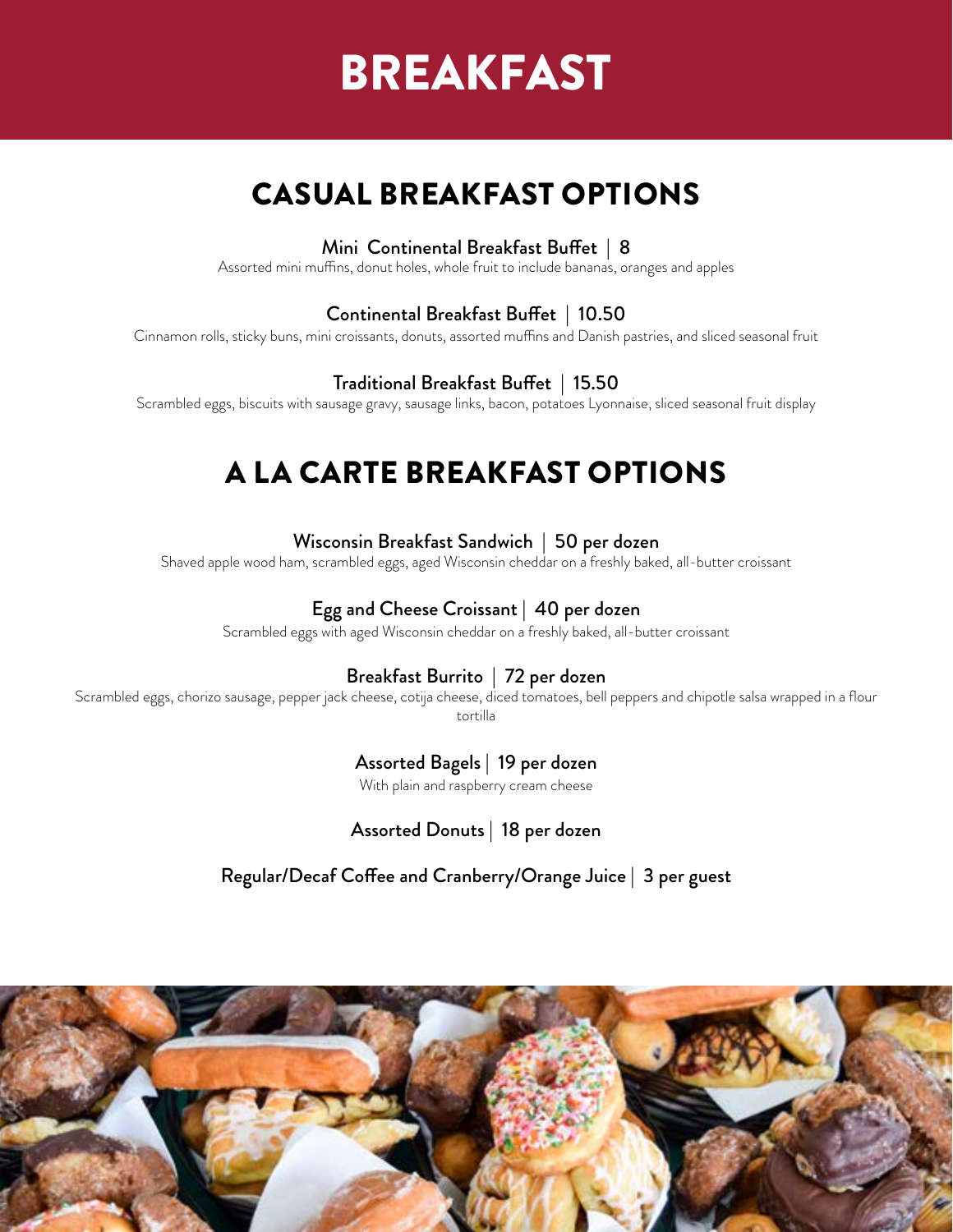# CASUAL LUNCHEONS

*Lunches served 1 hour prior to tee time and served until ½ hour after tee time (excludes box lunches). Pricing is per guest unless otherwise indicated*

## HOT LUNCH OPTIONS

#### One or Two Putt Luncheon Buffet

Sandwiches served with fresh bakery buns, standard condiments, individual bags of chips and chocolate chip cookies ONE PUTT | 11 per guest (choose one) TWO PUTT | 14 per guest (choose two)

- Grilled Bratwurst with Sauerkraut
	- All Beef Hot Dogs
		- Grilled ¼ lb Hamburgers
- Grilled Marinated Chicken Breast Sandwiches (add \$1 per guest) • Saz's All Natural Duroc Pulled BBQ Pork (add \$1 per guest)
	- Saz's Antibiotic Free Pulled BBQ Chicken (add \$1 per guest)

#### Design Your Own Luncheon Buffet

Served with fresh bakery buns, standard condiments, potato chips and your choice of two side dishes. Additional side dishes available for \$2 per guest.

#### **ONE ENTREE | 14 TWO ENTREES | 17 THREE ENTREES | 20**

SAUSAGES • All-Beef hot dogs with traditional fixings including mustard, ketchup, pickle spears, diced onions, green relish • Grilled bratwurst with caraway sauerkraut • Italian sausages with sautéed peppers, onions and marinara sauce

#### SIGNATURE BBQ

• Saz's signature BBQ pulled pork: All natural: antibiotic & hormone-free • Saz's BBQ pulled chicken: All natural: antibiotic & hormone-free • Wood-smoked chopped beef brisket with Saz's BBQ (add \$1 per guest)

### PICNIC FAVES

• 1/3-pound grilled hamburgers • Tenderloin steak sandwiches: with sautéed mushrooms and onions (add \$4 per guest) • Grilled marinated chicken breasts (choose Cajun, BBQ spice rub, or traditional)

• Grilled veggie burgers (vegan, gluten and soy free)

#### STANDARD CONDIMENTS INCLUDE

Ketchup, Mustard, Saz's BBQ Sauce, Mayonnaise *All Chicken and Burger selections include:* Tomatoes, Lettuce, Sliced Onions, Assorted Sliced Cheeses

#### SIDE SELECTIONS

Fresh tossed garden salad with assorted dressings Fresh seasonal fruit salad with berries Creamy penne pasta salad with fresh vegetables Creamy Coleslaw

Loaded baked potato salad with bacon, cheddar and chives Dilled red bliss potato salad Smoked baked beans with andouille sausage & burnt ends

### BOX LUNCH OPTIONS

*Perfect option to place on the cart for lunch while you wait for the shotgun or saved to eat on the course Box lunches include individual bag of chips, chocolate chip cookie and condiments. Choose one main selection for all golfers if you'd like us to place on carts. If you're having people pickup at registration, you can choose a variety of 2-3 box lunches.*

#### *WHOLE WHEAT WRAPS*

#### Veggie Wrap | 12.50

Grilled zucchini, squash, asparagus, pickled red onion, cucumbers with spinach, red quinoa, feta

#### Italian Grinder Wrap | 14

Salami, capicola, prosciutto, provolone and arugula with a banana pepper-kalamata relish

#### Grilled Chicken Caesar Wrap | 14

Romaine lettuce, parmesan, grilled chicken, Caesar dressing

#### Ham & Cheddar Wrap | 12.50

Romaine lettuce, shaved applewood smoked ham, Wisconsin cheddar, honey Dijon aioli

#### *SANDWICHES*

#### Roast Beef | 14

Sliced roast beef, Wisconsin cheddar, lettuce, tomato, tarragon horseradish, sourdough

#### Ham & Cheese | 13

Shaved applewood smoked ham, Swiss, lettuce, tomato, honey Dijon aioli, marble rye

#### Roasted Turkey | 13

Shaved turkey breast, cranberry Dijon mustard, romaine lettuce, white cheddar, multigrain bread, apple celery slaw

#### Cubano | 14

Shaved applewood smoked ham, roasted pork loin, pickles, Swiss cheese, Dijon mustard, Cubano bread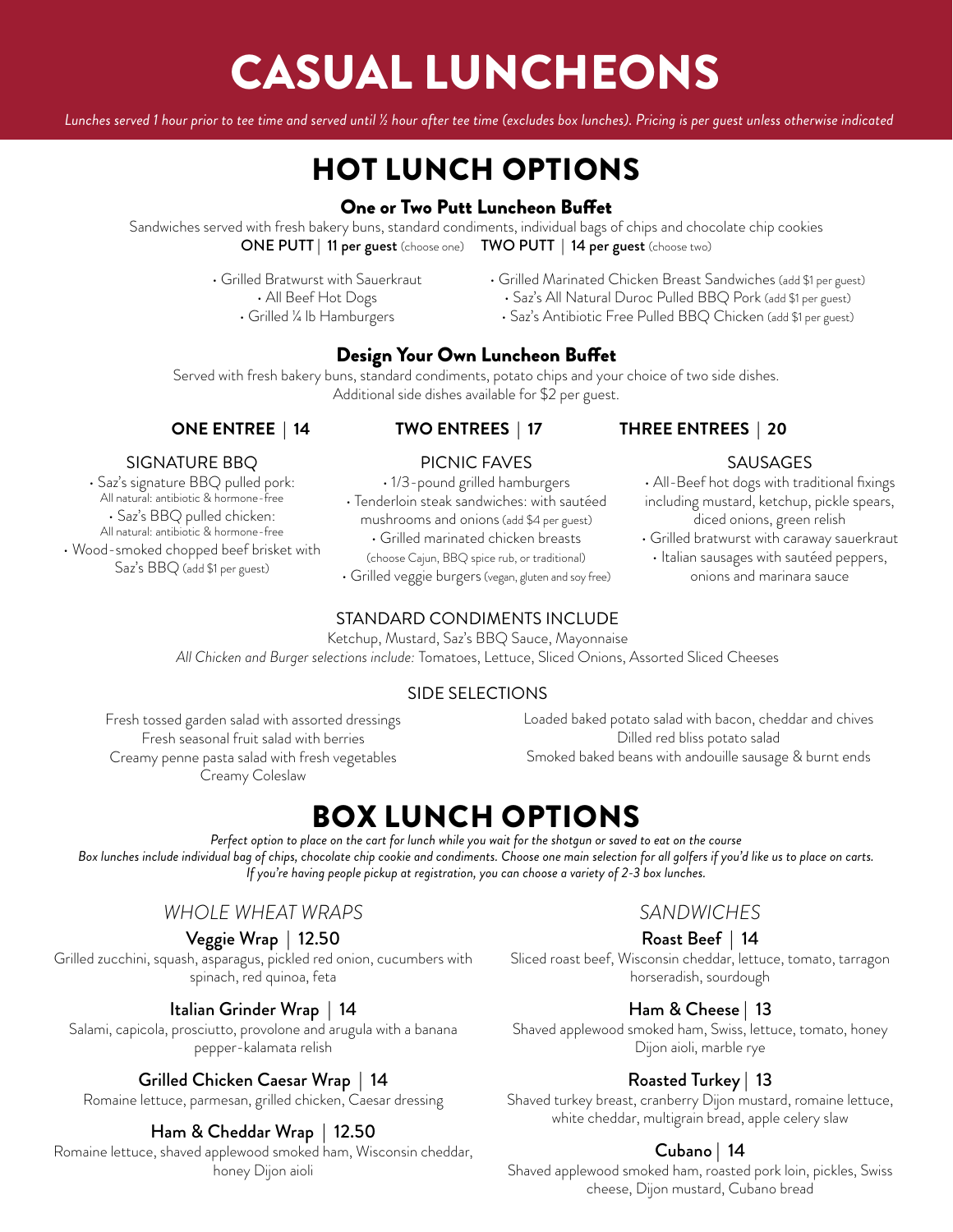# CASUAL DINNER BUFFET OPTIONS

### DESIGN YOUR OWN DINNER BUFFET

*Our traditional design your own buffets all include fresh bakery rolls with butter and your choice of one cold side, one starch and one seasonal vegetable. Additional sides can be added for an additional \$3 per guest.* 

#### TWO ENTREES | 27 THREE ENTREES | 30 FOUR ENTREES | 33

#### *PORK*

Saz's Award-Winning BBQ Baby Back Ribs (1/4 rack portions) Roast Pork Loin with natural herb gravy

#### *BEEF*

Braised Beef Short Rib with hard cider demi-glace Merlot Braised Tenderloin Tips over white rice or egg pasta Wood Smoked BBQ Beef Brisket with Saz's Vidalia Onion BBQ Sauce, your choice of sliced or chopped

#### *POULTRY*

Chicken Marsala with wild mushrooms Chicken Parmesan with provolone and marinara Chicken Picatta with lemon and capers Chicken Saltimbocca (additional \$1 per guest) prosciutto, sage, smoked gouda cream

#### *SEAFOOD*

Baked Atlantic Cod with lemon butter Grilled Salmon with maple pecan beurre blanc Grilled Salmon with lemon butter

#### *PASTAS & VEGETARIAN*

Baked Lasagna (Traditional with Italian sausage & red sauce or veggie with white or red sauce) Penne Pasta Alfredo with broccoli and wild mushrooms Add grilled chicken breast for \$1; Add grilled shrimp for \$3

#### CARVING BOARD ENHANCEMENTS

*Interactive buffets are a wonderful addition to your event! Our chef will carve the meat selection of your choice right at the buffet, creating an unmatched elegance for your event. Selection is in place of one of your entrees and prices are in addition to your standard buffet.*

> Oven Roasted Pepper-Crusted NY Strip Loin of Beef with natural au jus | 8 per guest Citrus-Smoked Turkey Breast with citrus gravy | 6 per guest Roasted Tenderloin of Beef with tarragon horseradish and peppercorn demi-glace | 11 per guest Slow Roasted Prime Rib with tarragon horseradish and au jus | 8 per guest

#### COLD SIDES

Garden Salad with assorted dressings Classic Caesar Salad with homemade garlic croutons, shaved parmesan, balsamic Caesar dressing Sun-Dried Tomato Pasta Salad with crumbled feta and fresh basil Creamy Coleslaw Loaded Baked Potato Salad with bacon, cheddar and chives Red Bliss Potato Salad redskin potatoes, fresh dill

#### STARCH OPTIONS

Traditional Mashed Potatoes Wisconsin Cheddar & Chive Mashed Potatoes Traditional Mac n Cheese Southwestern Pepper Jack Mac n Cheese with Bacon Herb Roasted Tri-Color Fingerling Potatoes

#### VEGETABLE SELECTIONS

Heirloom Baby Carrots (choice of steamed with brown butter or roasted with garlic) Steamed Broccoli (choice of shallot butter or au gratin) Steamed Green Beans with Shallot Butter Fresh Blend of Roasted Vegetables with Olive Oil and Basil Grilled Asparagus with Balsamic

\*Consuming raw or undercooked meats, poultry, seafood, shellfish, or eggs may increase your risk of food borne illness, especially if you have certain medical conditions. This applies to all food prepared by Saz's Hospitality Group.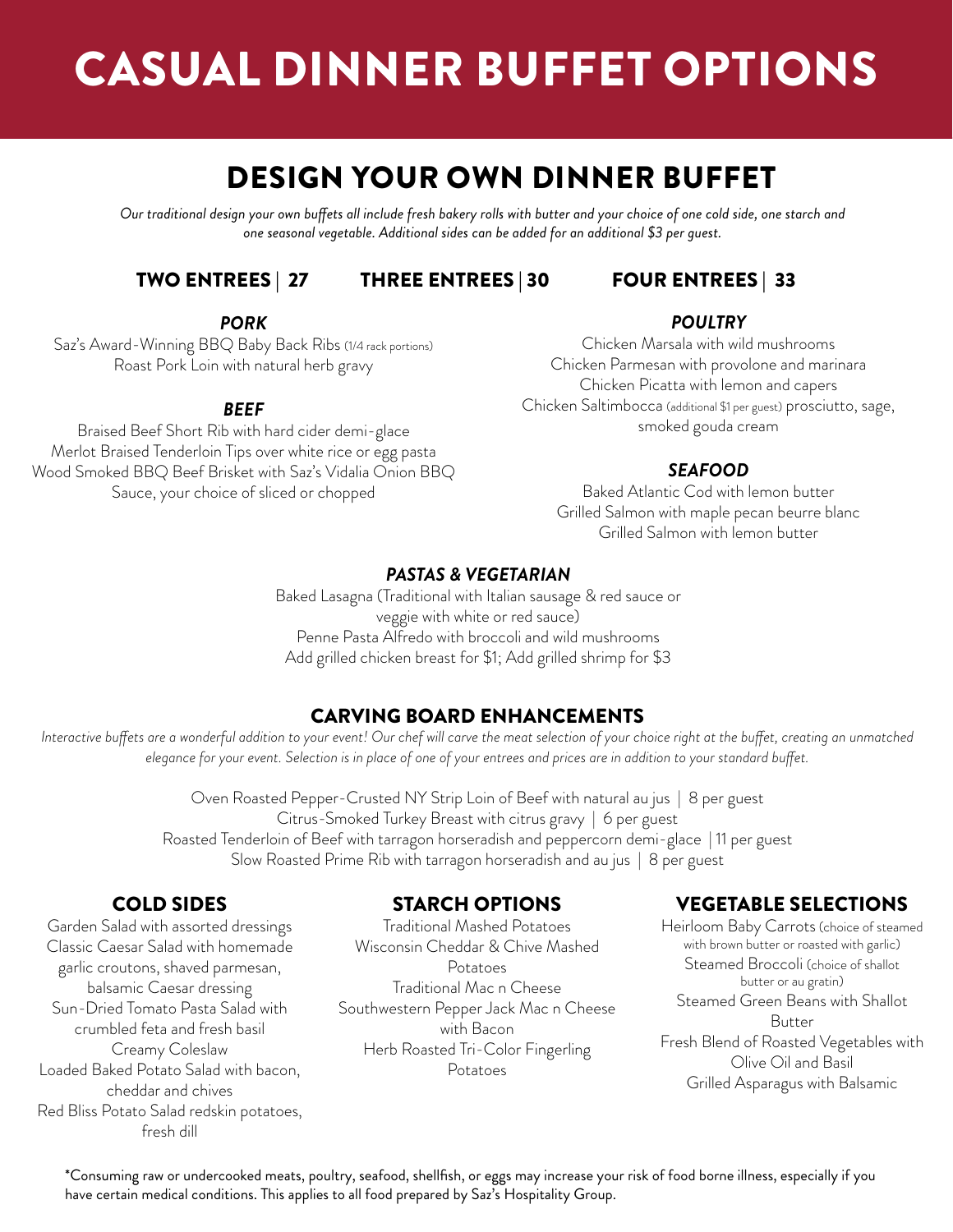## CREATIVE CUISINE DINNER BUFFETS

#### Surf N Turf | 37

Grilled Bistro steaks with button mushrooms and grilled onion, grilled salmon with maple butter and pecans, steamed green beans with shallot butter, garlic & parmesan roasted baby potatoes, tossed Caesar salad with garlic croutons, fresh relishes with dip, and assorted Artisan rolls with butter.

#### Mardi Gras | 39

Blackened salmon with crayfish-caper-tomato sauté, grilled chicken breasts, sliced sirloin of beef with peppercorn cognac sauce, roasted sweet potatoes with maple & brown sugar, red beans & rice with smoked andouille sausage, steamed green beans with shallot butter, fresh relishes with dip and assorted rolls with butter

#### Wisconsin Friday Fish Fry Buffet | 31

Miller High Life beer-battered fried cod, baked cod with lemon pepper butter, sour cream & chive fries, homemade potato pancakes with applesauce and Wisconsin maple syrup, creamy coleslaw, fresh seasonal fruit salad with berries, and dilled red bliss potato salad. Add Saz's award-winning BBQ baby back ribs (1/4 racks) for \$4.50 per guest, add grilled bratwurst for an additional \$3 per guest

#### Saz's Famous BBQ Sampler - The Hole In One

Your meat selections will be accompanied by smoked baked beans with andouille sausage & burnt ends, creamy coleslaw, loaded baked potato salad with bacon, cheddar, and chives, and warm cornbread with honey butter.

TWO SELECTIONS | 27 THREE SELECTIONS | 30 FOUR SELECTIONS | 33

*Choose from the following meat selections to create your own award-winning BBQ menu:* 

Saz's award-winning BBQ baby back ribs

Saz's signature smoked Andouille sausage with pretzel buns Wood-smoked sliced beef brisket

House-smoked carved turkey breast Saz's signature BBQ pulled pork with fresh baked brioche buns Saz's BBQ pulled chicken with fresh baked brioche buns

Grilled chicken breasts (choose Cajun, BBQ spice rub, or traditional)

# ALL DAY PACKAGES

We've taken the time to craft a handful of packages for events of different sizes and styles. Use them as inspiration to bring your own vision to life or *sit back and relax knowing you've selected a menu primed for success.*

#### OPTION 1 | 41 *(\$46 VALUE)*

One Putt Luncheon Buffet Two Entree Dinner Buffet One Hour Appetizer Station

Cheese & Salame Display | From the Market Display | BBQ Meatballs | Bacon Wrapped Water Chestnuts

*Appetizers & Dinner only - \$35 per guest*

#### OPTION 3 | 51 *(\$56 VALUE)*

#### Two Entrée DYO Luncheon Buffet Dinner Selection up to \$31 One Hour Appetizer Station

Cheese & Salame Display | From the Market Display | BBQ Meatballs | Bacon Wrapped Water Chestnuts

*Appetizers & Dinner only - \$39 per guest*

#### OPTION 2 | 44 *(\$49 VALUE)*

One Entrée DYO Luncheon Buffet OR Two Putt Lunch OR Box Lunches Two Entrée Dinner Buffet

#### One Hour Appetizer Station

Cheese & Salame Display | From the Market Display | BBQ Meatballs | Bacon Wrapped Water Chestnuts

*Appetizers & Dinner only - \$35 per guest*

#### OPTION 4 | 65 *(\$88 VALUE)*

Three Entrée DYO Luncheon Buffet Three Entrée Dinner Buffet with Chef Carved Prime Rib or Chef Carved New York Strip Loin One Hour Appetizer Station

Same appetizers from Option 3 plus: Peel & Eat Shrimp | Saz's Mozzarella Marinara | Swedish Meatballs | Wings

Dessert Station Coffee | Assorted Cookies | Assorted Bars & Brownies

*Appetizers, Dinner & Dessert Only - \$54 per guest*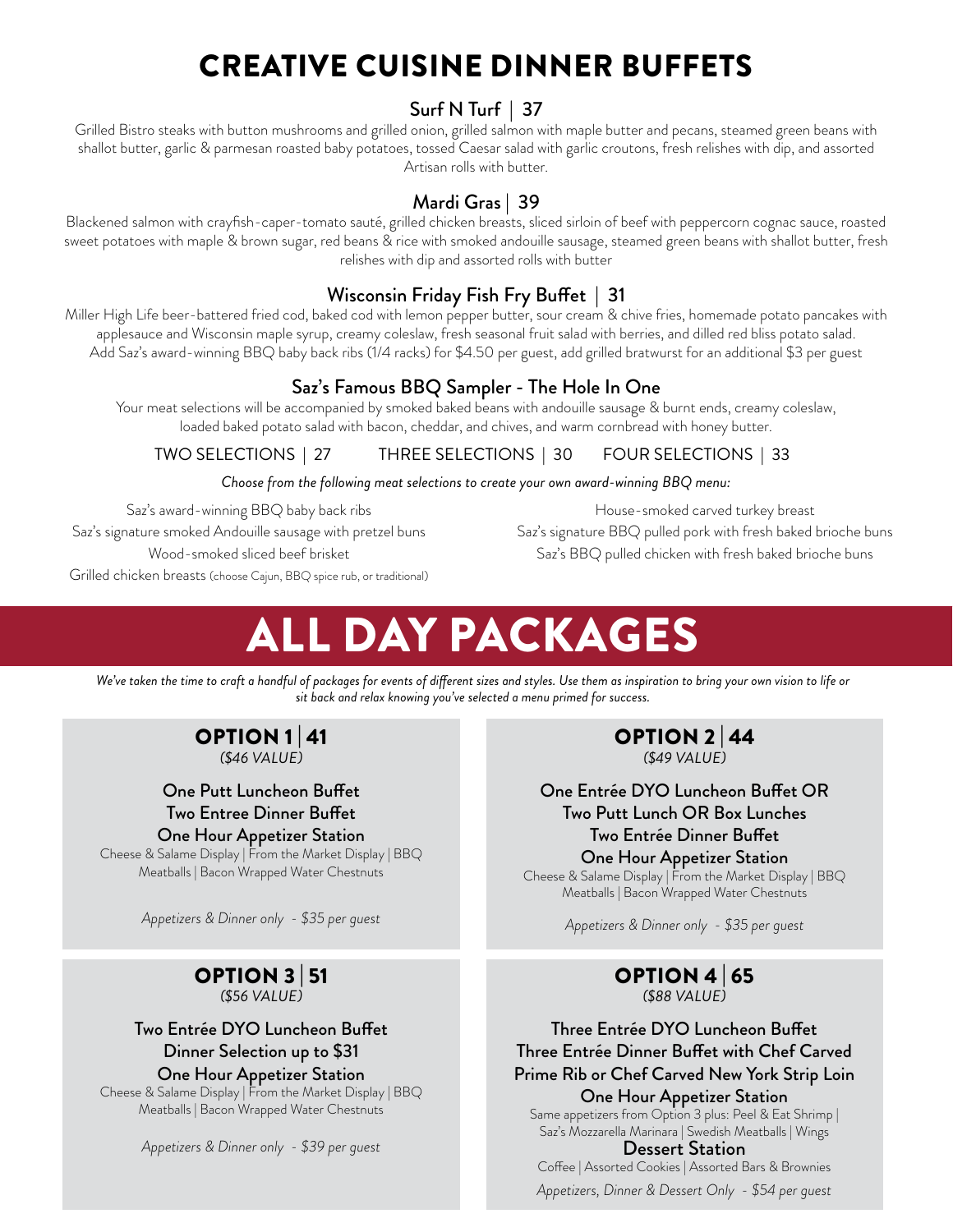# A LA CARTE HORS D'OEUVRES

Perfect solutions for before dinner cocktail hour. Our representative can assist with proper quantities based on your needs, guest count and length of *service. If you would like to have an Hors D'oeuvres only reception, our team would be happy to customize a menu to fit your needs.*

## WARM HORS D'OEUVRES

*All pricing is per dozen. \*Minimum of 3 dozen, per selection and/or flavor is required (unless otherwise indicated)*

### SLIDERS

#### BBQ Pulled Pork Sliders | *26*

All natural Duroc pulled pork with Saz's Original BBQ Sauce, sautéed poblanos, smoked cheddar cheese, bread and butter pickles, twisted pretzel slider bun

#### Short Rib Sliders | *28*

Shredded chocolate stout braised short ribs, caramelized onions, blue cheese crumbles, ciabatta slider bun

#### BACON WRAPPED

Water Chestnuts with Maple Glaze | *19* 

Beef Tenderloin with Balsamic Glaze | *30* 

Medjool Dates with Creamy Bleu Cheese and Maple Glaze | *30*

### COMFORT FAVES

#### Stuffed Mushrooms | *19*

ABaby Wisconsin button mushrooms handstuffed in house. Choose from: Spinach, Feta & Leek | Smoked Andouille Sausage & Wisconsin Cheddar

Meatballs | *19*  Choose from Swedish, Italian or Traditional BBQ

### Saz's Mozzarella Marinara

#### *26 per dozen*

Our festival-famous mozz sticks fried golden and served with our house marinara

#### Smoked Chicken Wings | *22*

Choose from grilled honey BBQ, buffalo with bleu cheese, crispy Thai, or Saz's Spicy White BBQ

#### Asian Vegetable Potstickers | *24*

With red chili cream and ponzu sauce

#### Spinach Artichoke Dip | *3.50 per guest* Fresh spinach, artichokes, and a blend of five

creamy cheeses make up this irresistible hot dip; served with pita crisps and corn tortilla chips (minimum 25 guests, please)

#### Saz's BBQ Riblets | *30*

Our famous baby backs cut into one-bone sections with plenty of Saz's Original BBQ Sauce

## CHILLED HORS D'OEUVRES

### PLATTERS & DISPLAYS

Seven Layer Taco Dip | *5 per guest* Refried beans, seasoned sour cream, lettuce, tomato, onion, black olives & shredded cheddar cheese, served with homemade tortilla chips

#### Cheese & Salame Board | *6.25 per guest*

Imported and domestic cheeses with assortment of dried meats, nuts and jams accompanied by assorted crackers and flatbreads

#### From the Market | *4.50 per guest*

Seasonal fresh crudités including seasonal vegetables such as radishes, bell peppers, celery, baby carrots, broccoli, cauliflower, sugar snap peas, red grape tomatoes and asparagus spears, presented with roasted shallot dip

#### Fruits of the Earth | *5.75 per guest*

Seasonal display of fresh fruits such as pineapple, honeydew, cantaloupe, watermelon, strawberries, red and green grapes

#### Mediterranean Display | *6 per guest*

Saz's Spicy White BBQ hummus, roasted pepper and feta dip, tabouli, marinated olives, grilled vegetables, toasted pita chips, crisp flatbreads, grilled crostini and assorted crackers

#### Smoked Salmon Display | *165 each*

Smoked salmon side artistically presented with chef's garnishes, lemon, flatbreads and crackers

*Choose your flavor:* Original, Spicy Cajun, Cracked Peppercorn or Maple Sugar & Wisconsin Honey

#### CLASSIC CROWD PLEASERS

#### Grilled Bruschetta

Grilled Italian crostini topped with your choice of the following:

• Rustic | 20 per dozen - Roma tomato, garlic, and fresh basil

• Tuscan | 22 per dozen - fontina, prosciutto, and olive oil

 • Caprese | 20 per dozen - buffalo mozzarella mousse, olive oil roasted tomatoes, smoked sea salt, and fresh basil

#### Chilled Shrimp Cocktail | *30 per dozen*

21-25 count size, served with tangy cocktail sauce and fresh lemon wedges

Peel N Eat Shrimp | *125 per 5 pounds* Served with tangy cocktail sauce and fresh lemon

wedges.